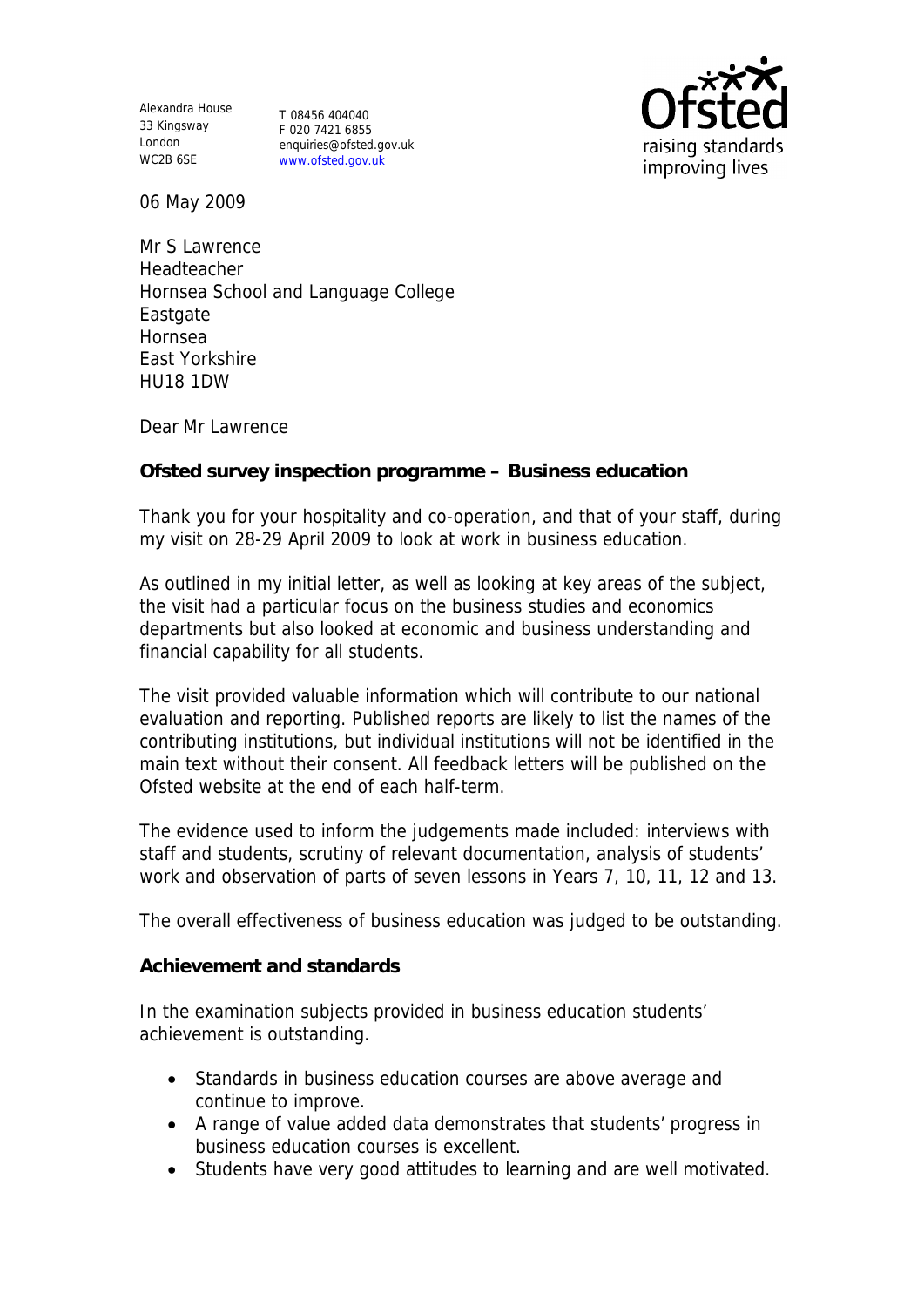Classroom relationships are very good and students are very positive about the subject.

**Quality of teaching and learning of business education**

The quality of teaching and learning in business education is outstanding.

- The quality of teaching is consistently good and often outstanding. Teachers have excellent subject knowledge and small classes create an environment that encourages constant interaction between teachers and students.
- Students feel very well supported and are made aware of how to improve their work through helpful written comments and oral feedback.
- Students are set challenging targets and their progress towards meeting them is closely monitored, with a strong emphasis on intervention through parental contact.
- In some applied business lessons, particularly in Year 11, learners are not always fully engaged as the focus on coursework involves too narrow a range of teaching and learning approaches**.**

**Quality of curriculum** 

The quality of the curriculum in business education is good.

- The take-up of business courses at both Key Stage 4 and in the sixth form is relatively small but is increasing. The two courses in both Key Stage 4 and the sixth form cater well for the different needs and interests of students.
- There is a strong emphasis on using the real world of business and economics in all courses. A limited range of useful visits take place, and outside speakers are used to bring the subject alive. There is considerable scope for developing further contacts with businesses and employers.
- Provision for enterprise education and the wider aspects of economic and business understanding is good. Increasing opportunities are provided for all students to develop economic and business understanding through popular enterprise days in Key Stage 4 and inter-form competitions in Key Stage 3. Some aspects of economic and business understanding are assessed through the half course GCSE in citizenship taken by all Year 10 students. Overall learning outcomes and their assessment are still in the process of being developed. The new national curriculum subject of personal, social, health and economic education has led to a more coherent programme being put in place, building on some pre-existing coverage.